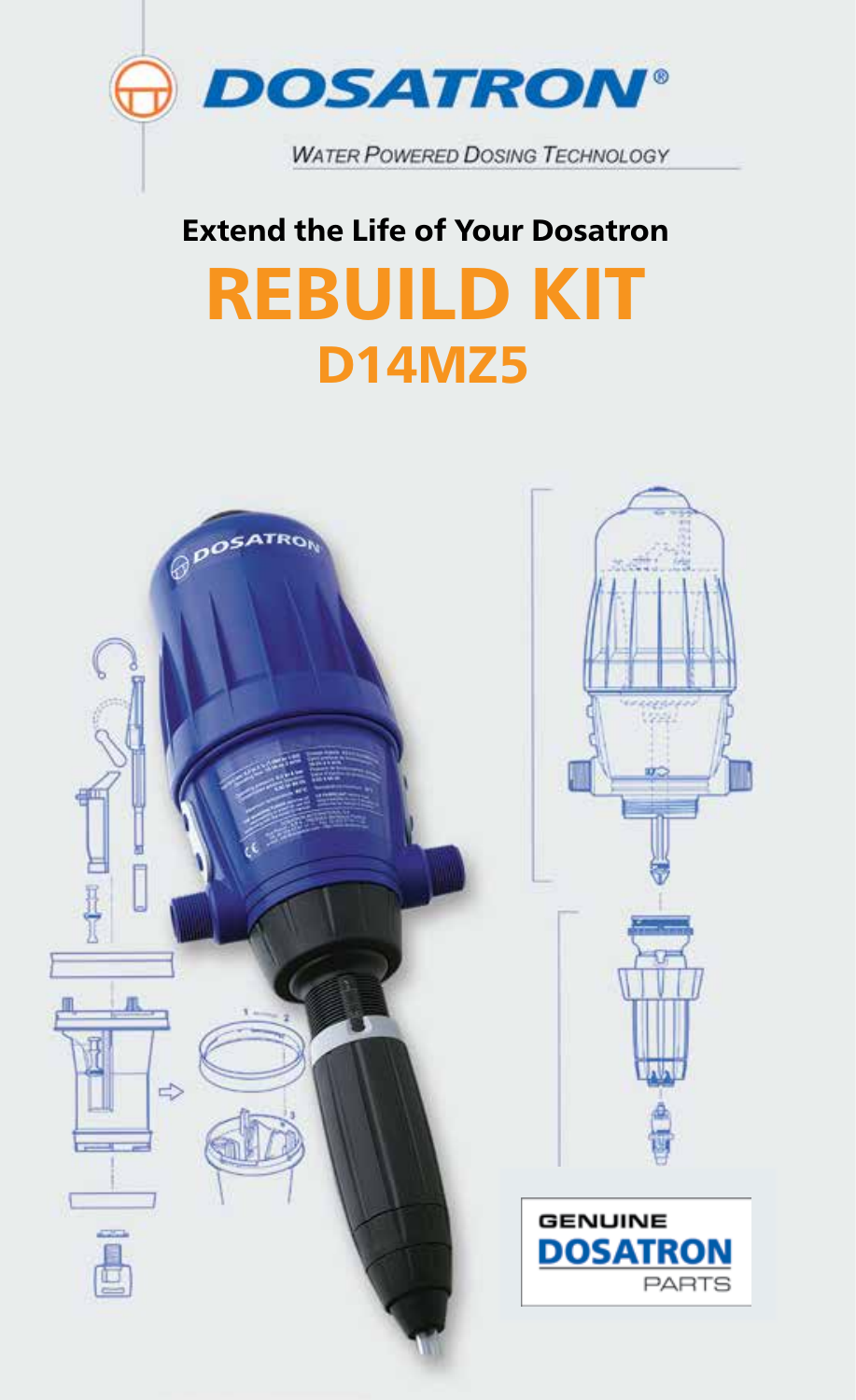### Congratulations on purchasing your Dosatron Rebuild Kit.

#### Part #: MKD14MZ5AF • MKD14MZ5VF MKD14MZ5VVF •MKD14MZVAF

This kit is for the Dosatron D14MZ5 and consists of two parts: • Part 1 - Piston Kit • Part 2 - Seal Kit

| <b>Part 1 - Piston Kit Contents:</b> |  |
|--------------------------------------|--|
| PDI651 - Omega Spring                |  |
| PDI649 - Connecting Rod              |  |
| PDI648 - Push Rod Seal               |  |
| PDI643 - Upper Flange                |  |
| PDI644 - Lower Flange                |  |

### Part 2 - Seal Kit Contents:

| PJDI117 - Check Valve Assembly<br>$(VF$ and $AF)$ |  |
|---------------------------------------------------|--|
| PJDI118 - Check Valve Assembly<br>(VVF and VAF)   |  |
| JDI122 - Injection Stem O-Ring                    |  |
| JD1100 - Injection Sleeve O-Ring                  |  |
| JDI121 - Plunger Seal                             |  |



Remember to wear proper protection when performing maintenance such as gloves, eyewear, and apron.

#### CHAT at www.dosatronusa.com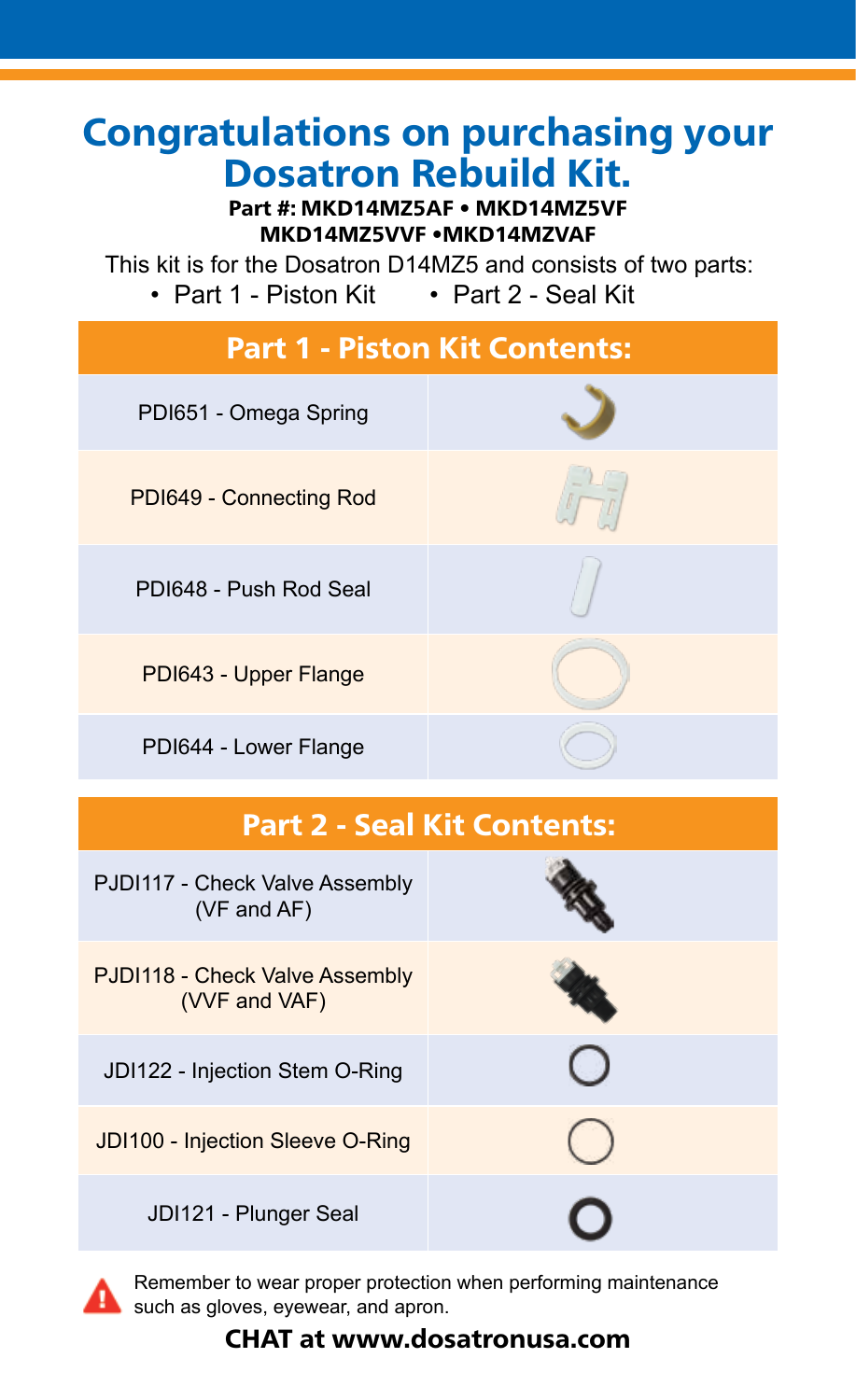## D14MZ5 Part 1: Piston Kit Instructions



Begin by removing the piston from your Dosatron injector. Unscrew and remove the bell housing (you may use a universal strap wrench), pulling the piston out of the body. Set the bell housing and body aside.



Remove the plunger by twisting a quarter turn counter clockwise and set aside.



In order to remove the top or larger diameter flange, locate the small notch inside the black piston shell. This is where a tooth, on the inside of the flange, locks it into place.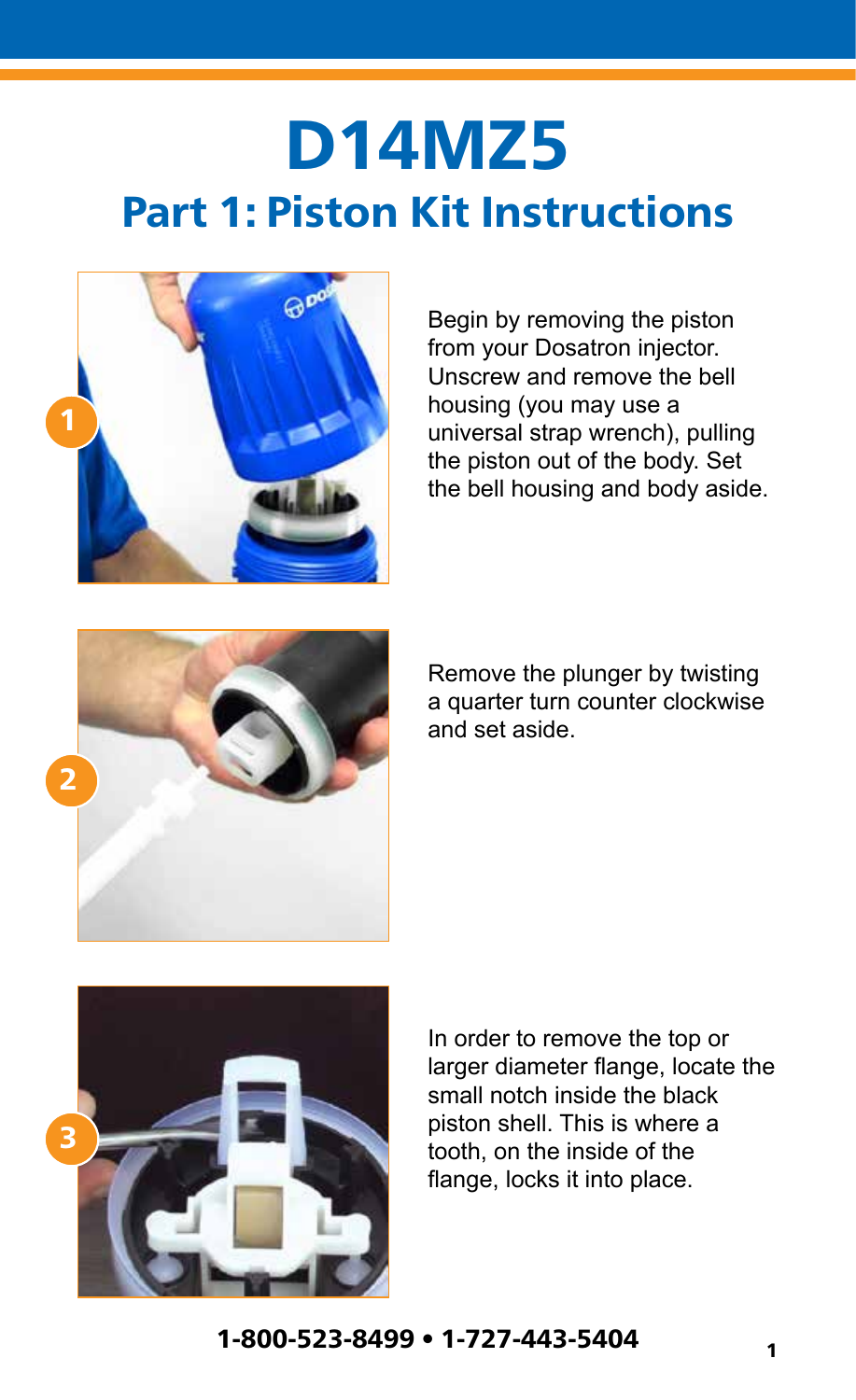

You will need to apply pressure to the flange on either side of the notch as you twist the flange counter clockwise. It may be a snug fit. Lift to remove and discard.

Flip the piston upside down and follow steps 3 and 4 to remove the lower or smaller diameter flange.



To remove the motor and valve support assembly from the piston shell, you will need a flat head screwdriver. Using the screwdriver, remove the upper valves from the guide. The valves look like golf tees and will drop down and out of the piston shell. Set them aside.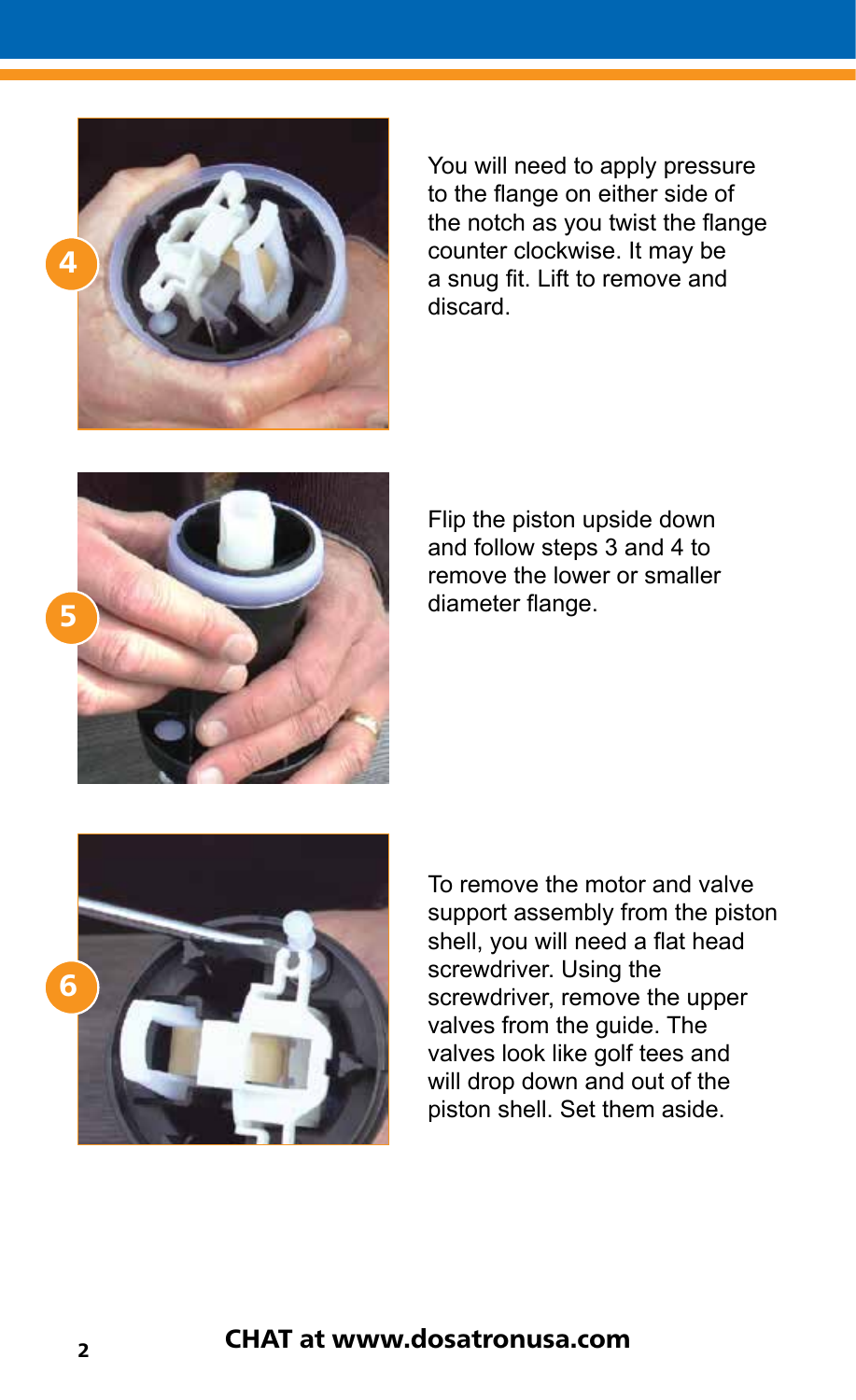

Grasp the top of the white plastic parts of the mechanism and lift straight up.



You now have two subassemblies – the push rod on the left and the valve support frame on the right.



In order to disassemble the push rod, remove the connecting rod off the Omega spring.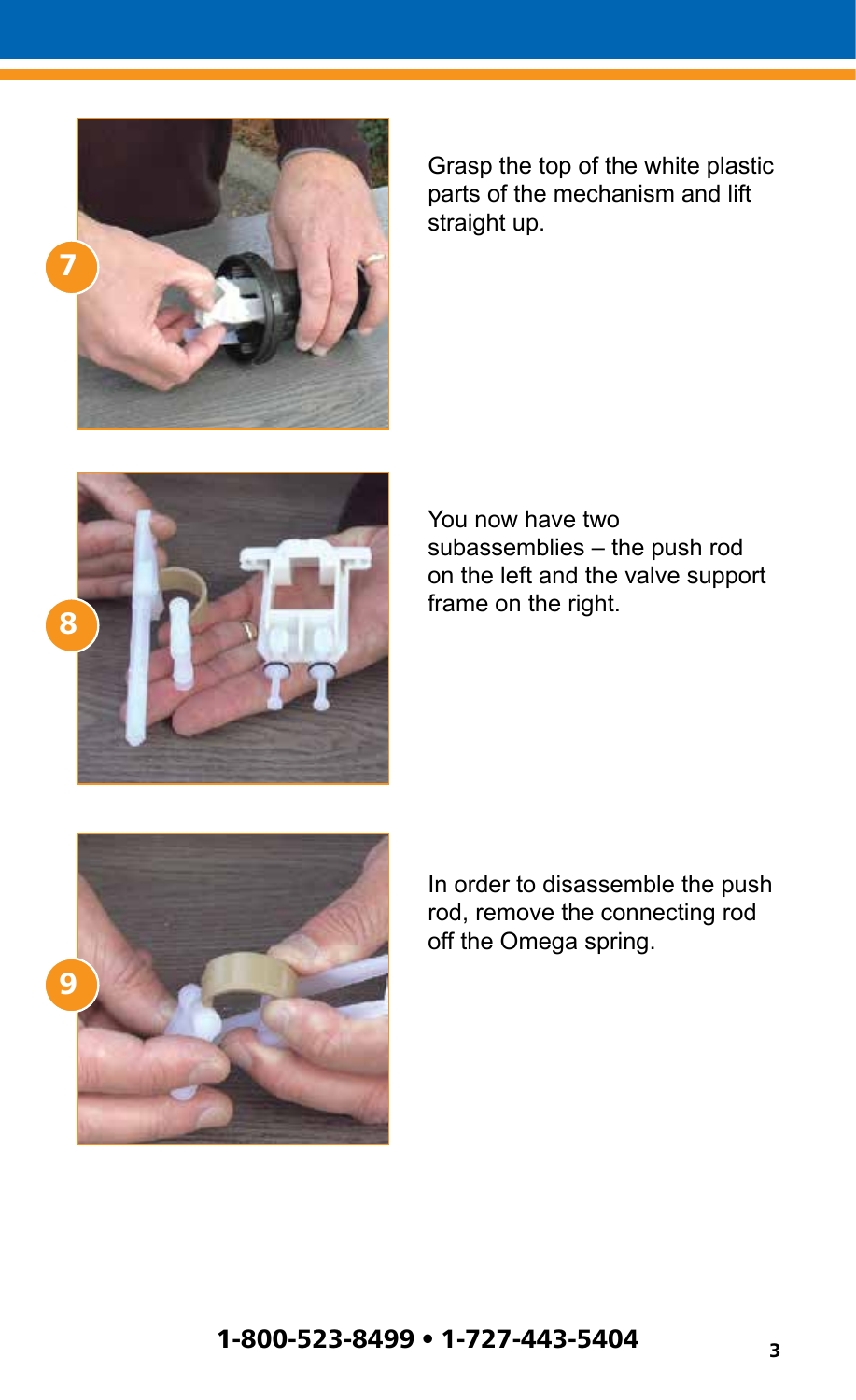

Twist to remove the Omega spring out of the push rod.

Install the new **Omega Spring (Part #: PDI651)** by carefully pushing the Omega spring into the push rod.



Slide the other end of the Omega spring into the new **Connecting Rod (Part #: PDI649)**. The key to this step is to make sure the curved top of the push rod faces in the same direction as the Omega spring.



Replace the **Push Rod Seal (Part #: PDI648)**. Remove by grasping and turning counter clockwise. Carefully slide the new push rod seal onto the push rod as far as it will go and twist a quarter turn clockwise to lock.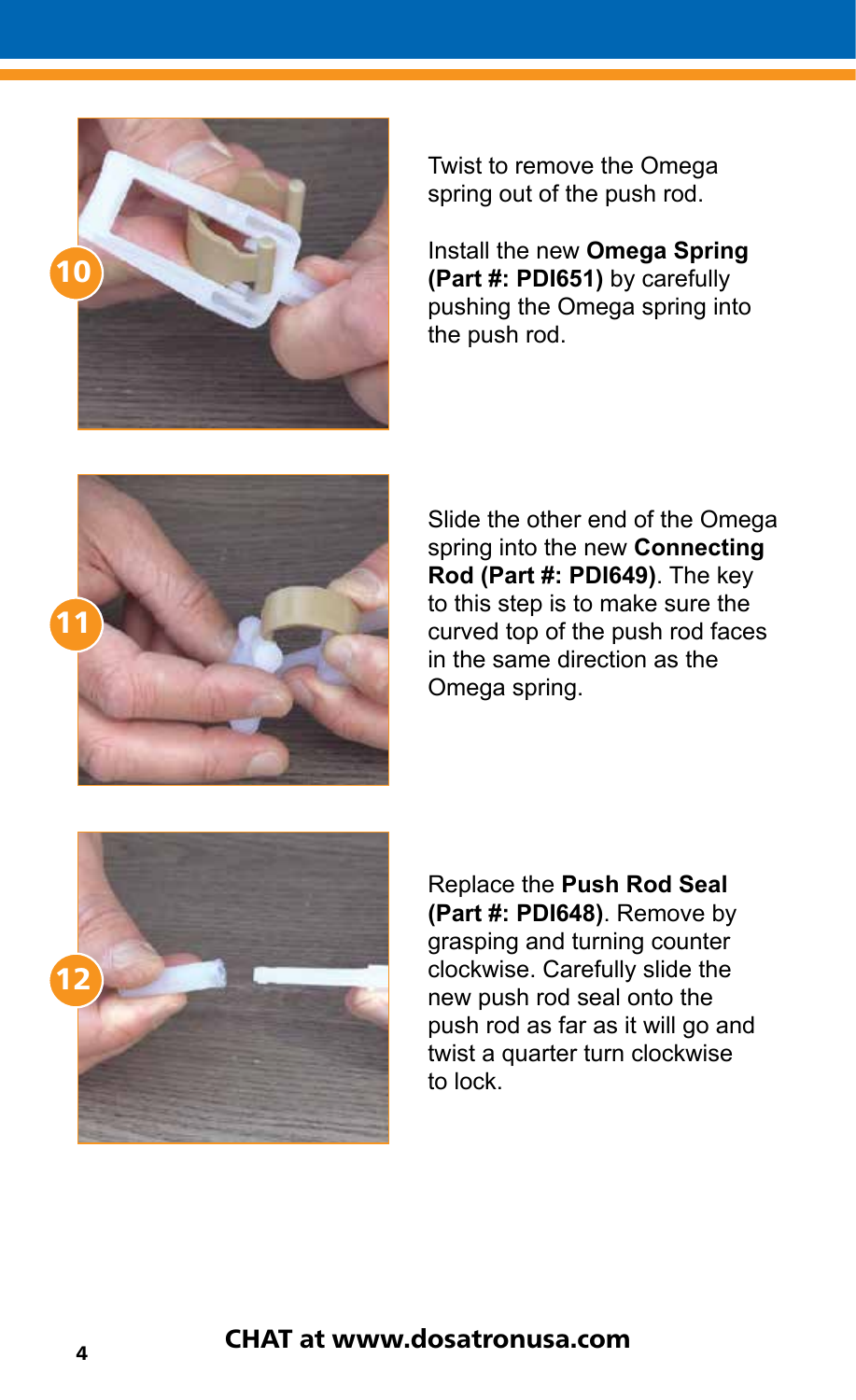

Install the new **Upper Flange (Part #: PDI643)** by locating the small tooth on the inner diameter of the flange.



Now locate the notch on the piston shell.



Be careful not to install the flange upside down.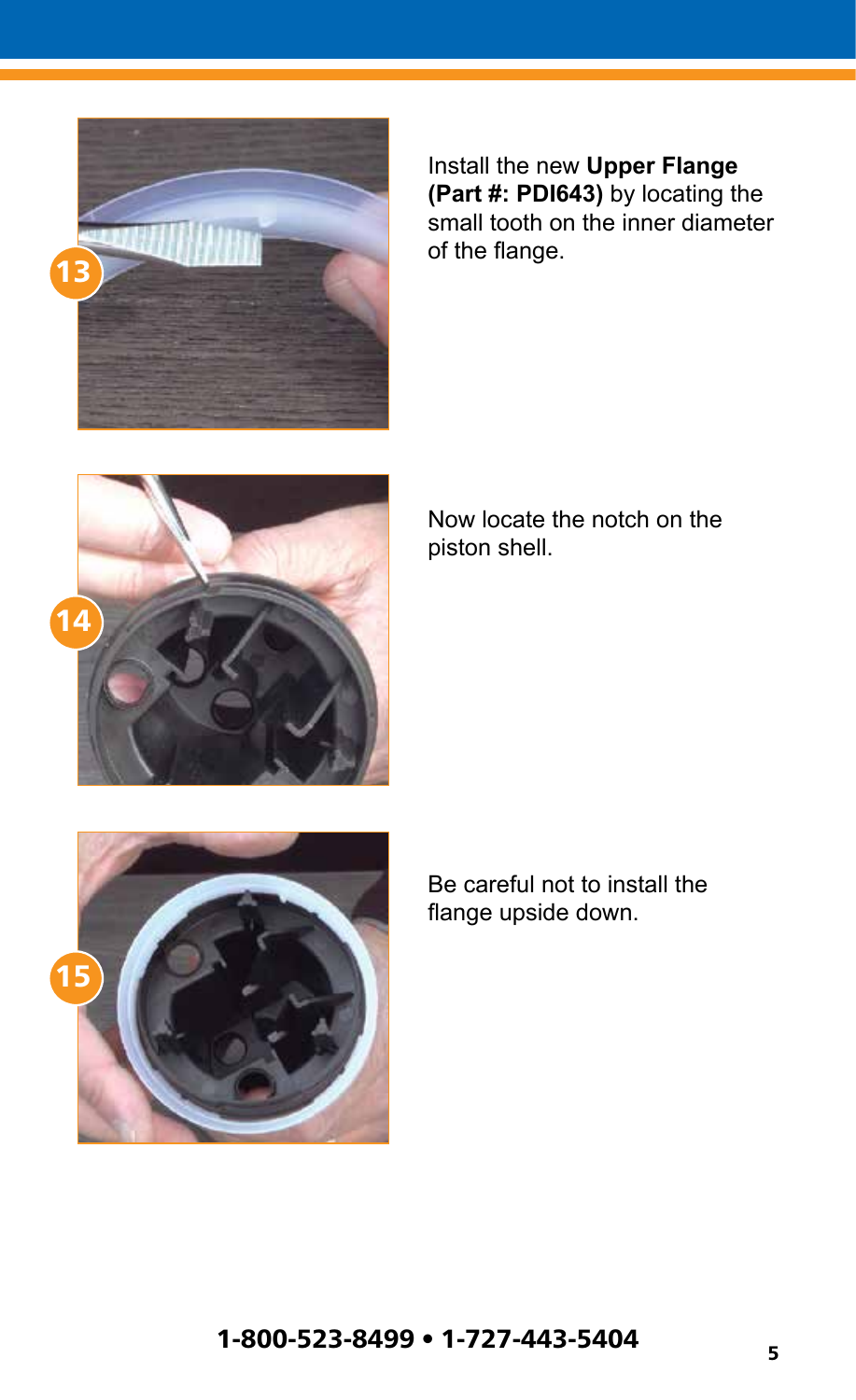

Align the tooth with the shell and press down and twist a quarter turn clockwise to lock. If it is difficult to twist or if the flange lifts up easily, just remove the flange, realign and try again.



#### Install the new **Lower Flange (Part #: PDI644)** the same way.



Before reinstalling the push rod and valve support assembly, look inside the piston shell. You will notice four holes in a line and a single hole on the other side.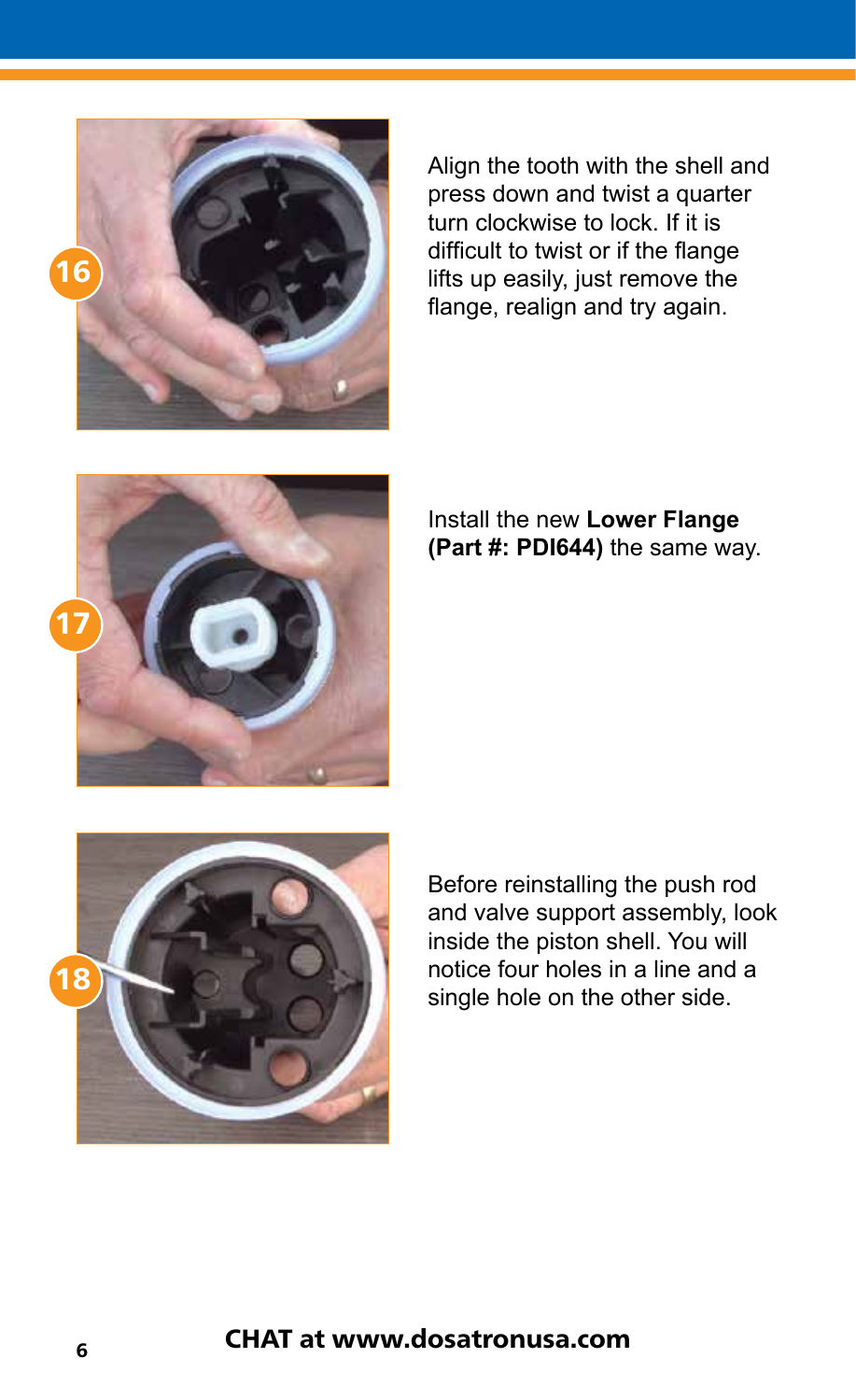

Notice how the valve support frame aligns on the side with the four holes, making sure it goes into the grooves.



To demonstrate the alignment of the push rod assembly, the curved top would face inward, inserting the push rod into the single hole. This is where the connecting rod sits in the piston.



The key is to make sure the white connecting rod drops into the notches inside the piston shell.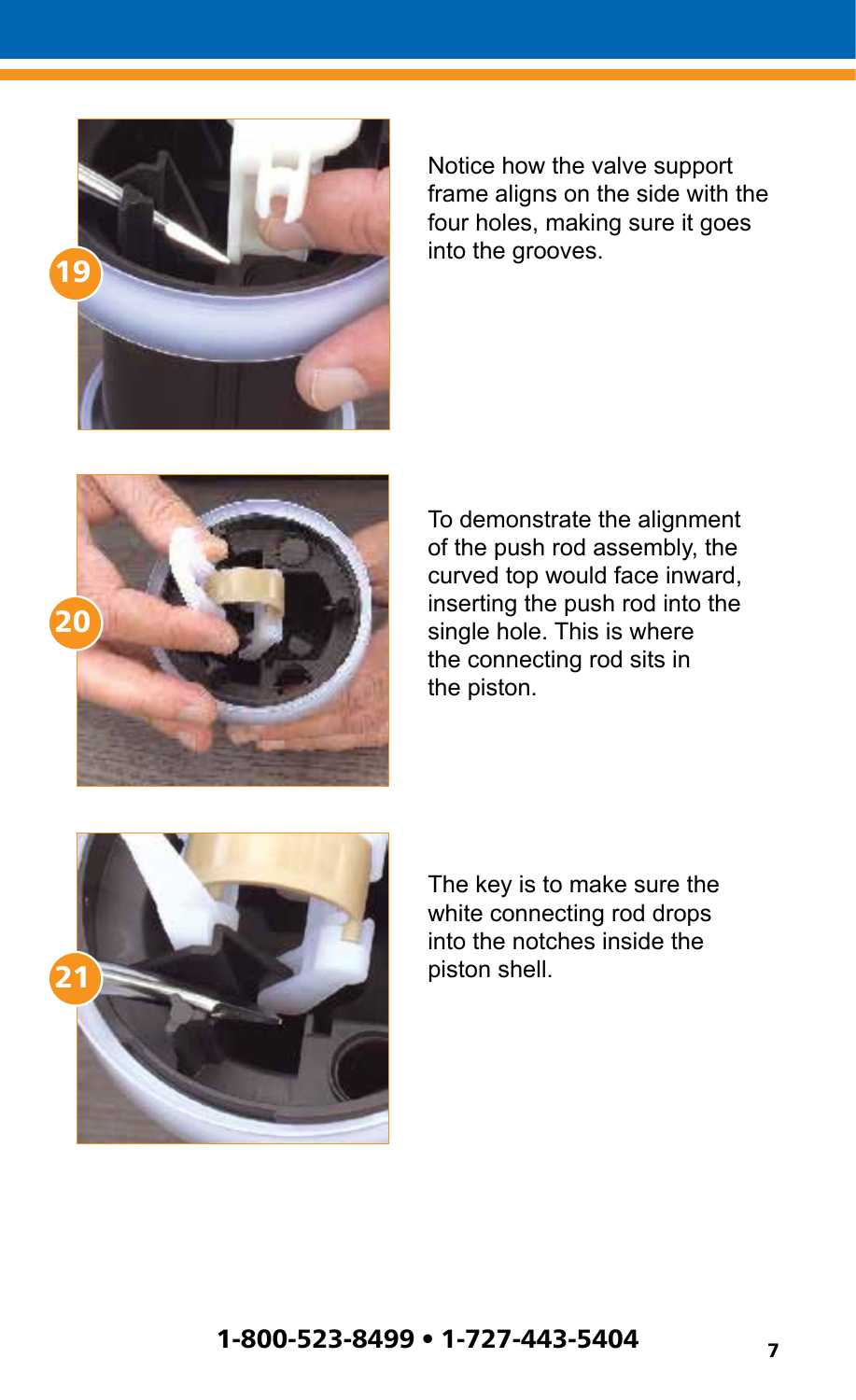

Now to insert both the valve support frame and the push rod into the piston shell, use your index finger to push on the spring. This will set everything into place and you will hear a click. If the parts aren't fitting together, just lift both subassemblies out and try again.



Insert the upper valves into the bottom of the upper area, snapping them into the valve support frame.



To test the piston pull the push rod up and press it down a few times. It should click in both directions.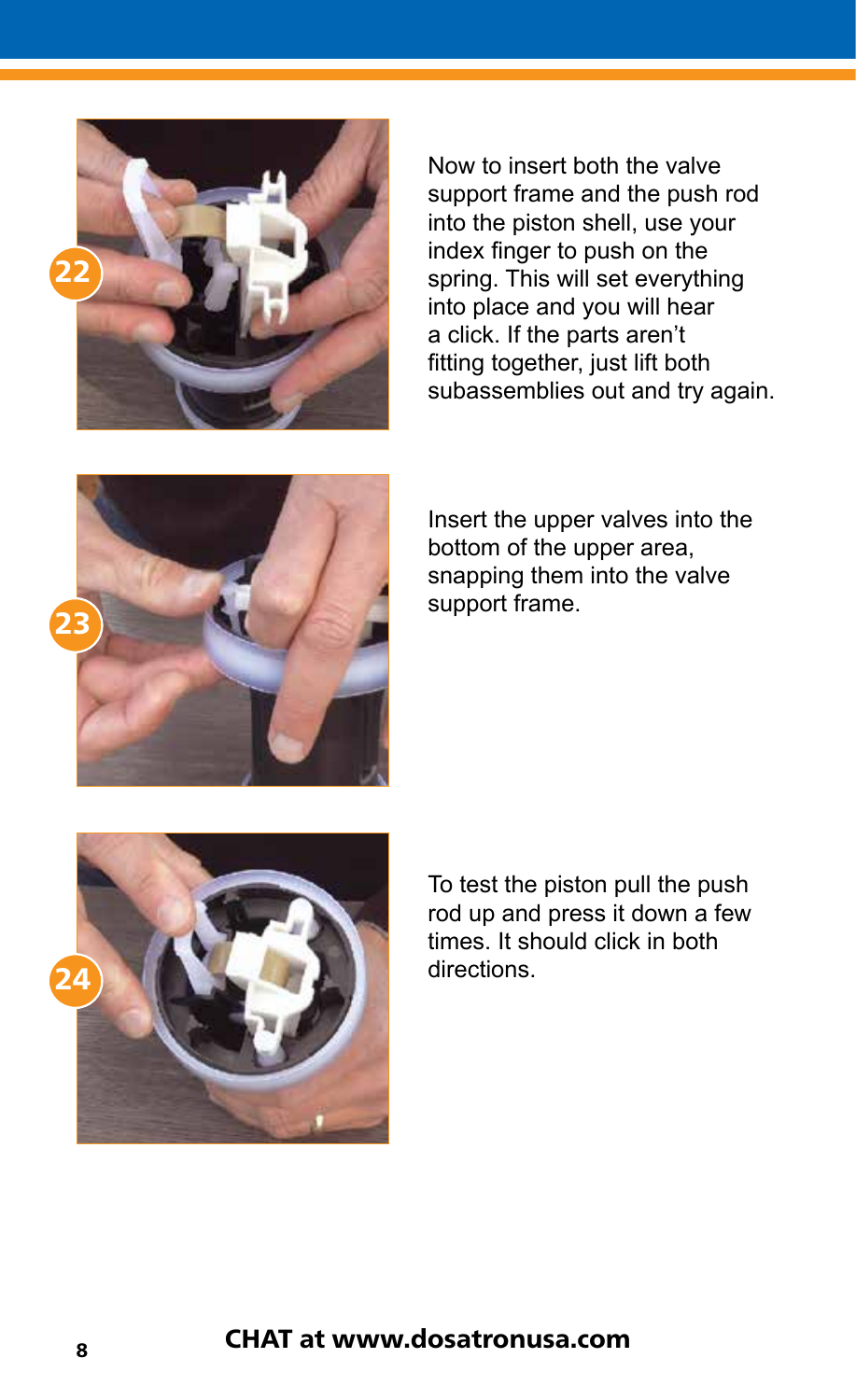

Reinstall the plunger into the bottom of the piston shell and twist a quarter turn clockwise to lock.



Carefully press the piston back into the injector and install the bell housing.

For video instructions go to: http://www.dosatronusa.com/d14mz5/ and view the D14MZ5 Troubleshooting Video and the D14MZ5 Piston Video or scan the QR codes below with your smart phone.

If you have any questions, call **800-523-8449** or to CHAT visit **www.dosatronusa.com**.





D14MZ5 Piston Video D14MZ5 Troubleshooting Video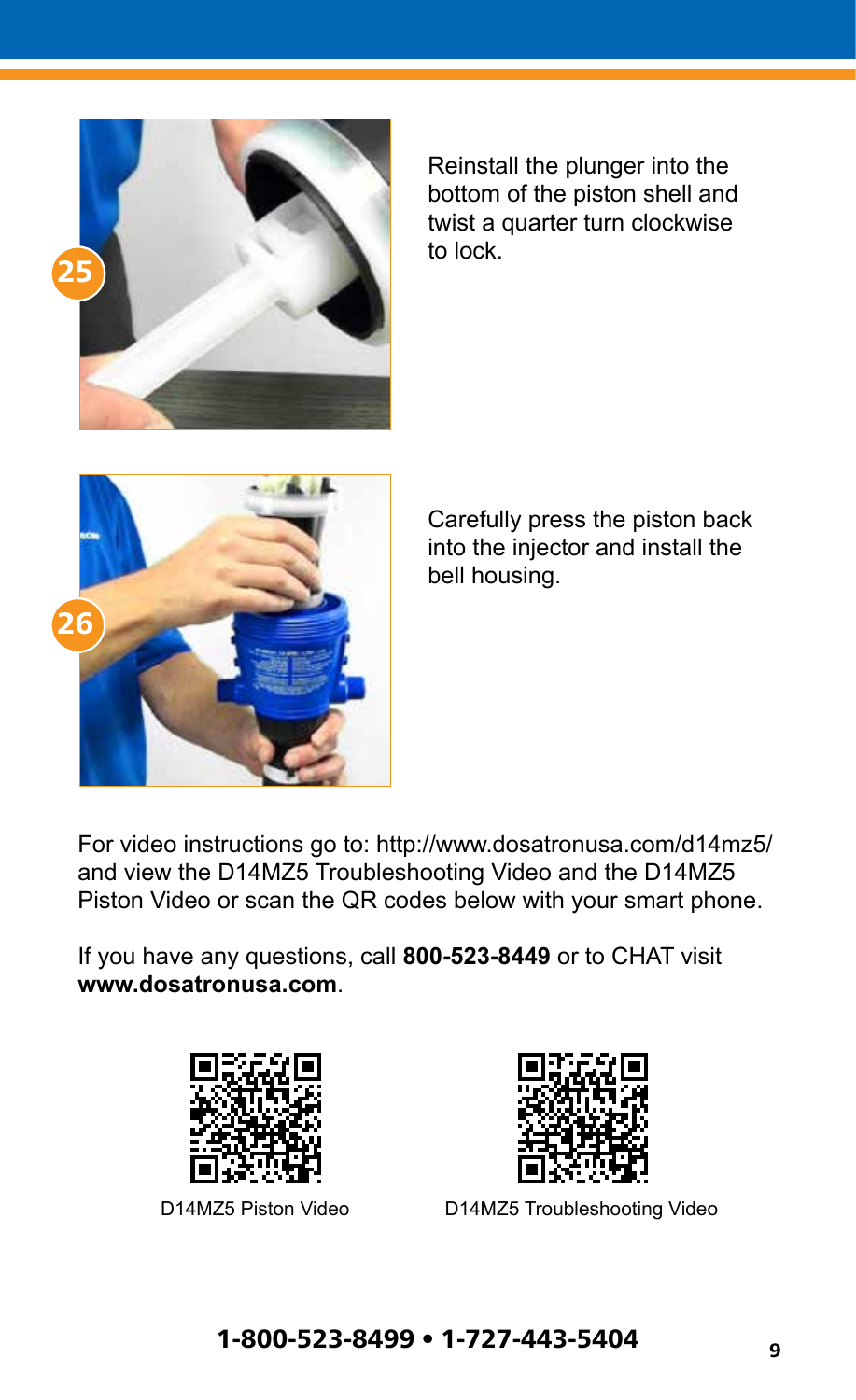## D14MZ5 Part 2: Seal Kit Instructions PJDI120/PJDI120V



Unscrew the suction hose nut and remove the suction hose.



Unscrew the injection stem nut.



Pull the injection stem straight out from the body of the injector. Set the body aside.

CHAT at www.dosatronusa.com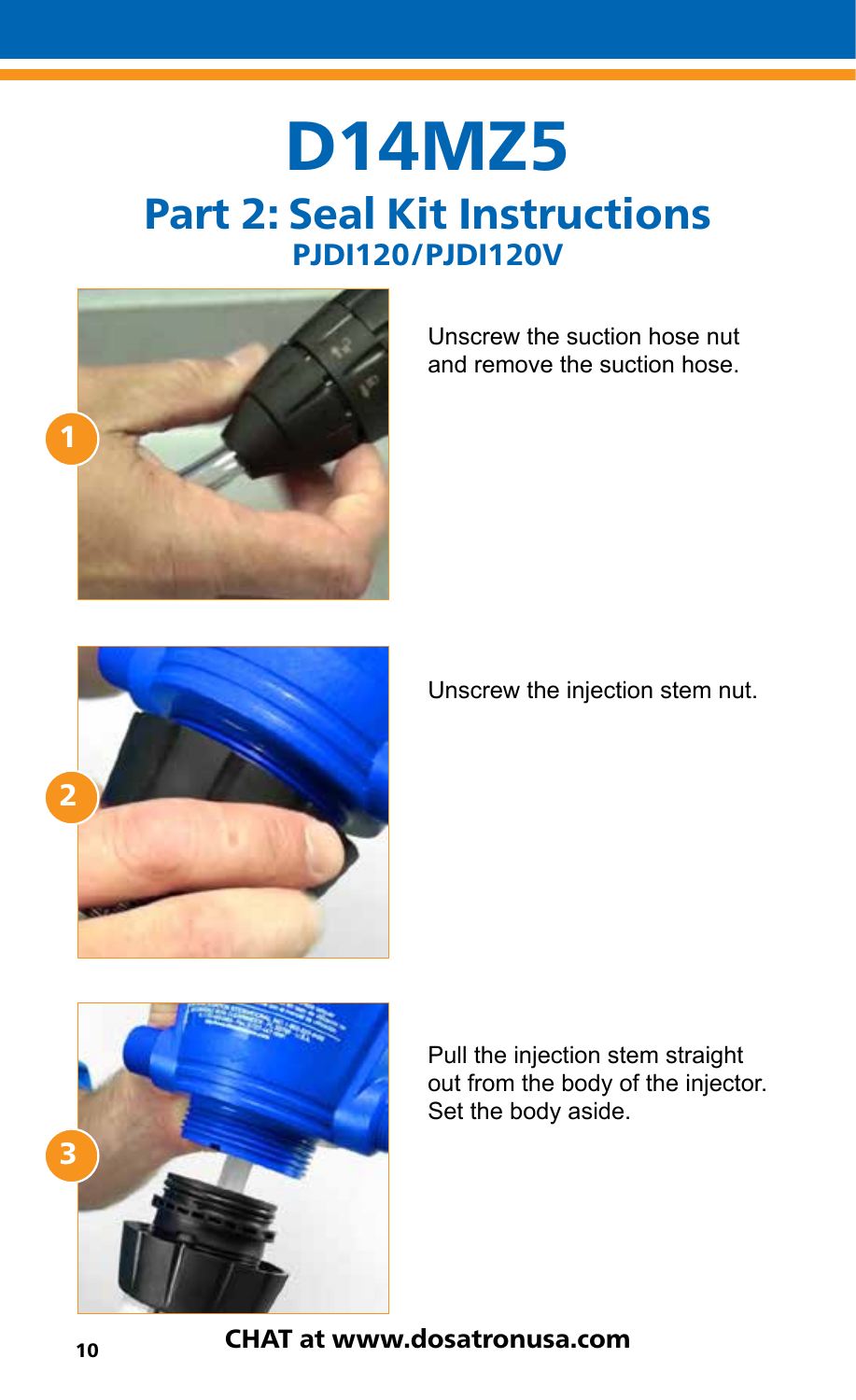

Unscrew and remove the check valve nut.

Grab the barb and pull the check valve assembly straight out and discard.



Unscrew and remove the lock nut.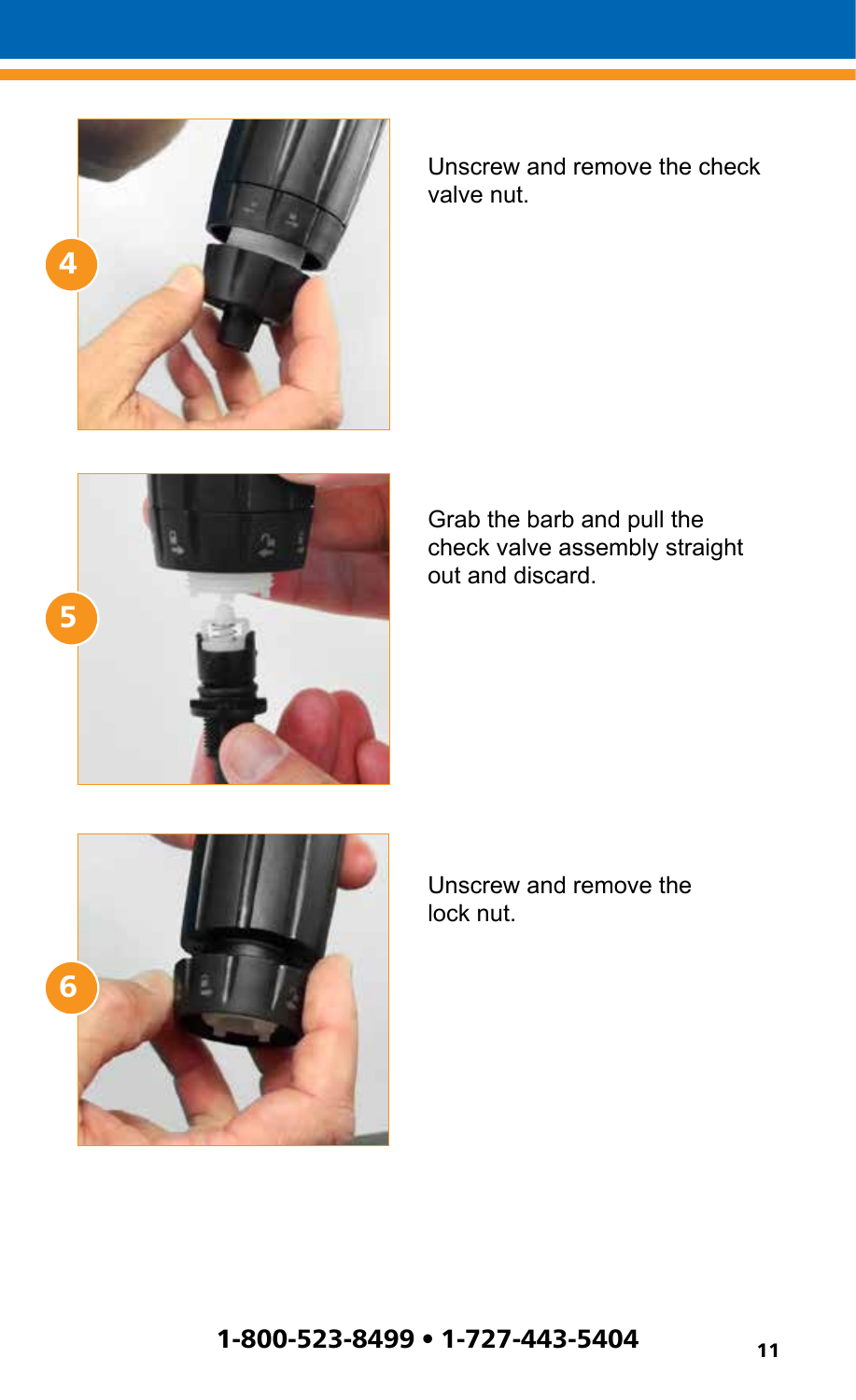

Remove the C clamp by spreading the opening and sliding it down over the threads.





Push the white injection stem up and out of the black sleeve.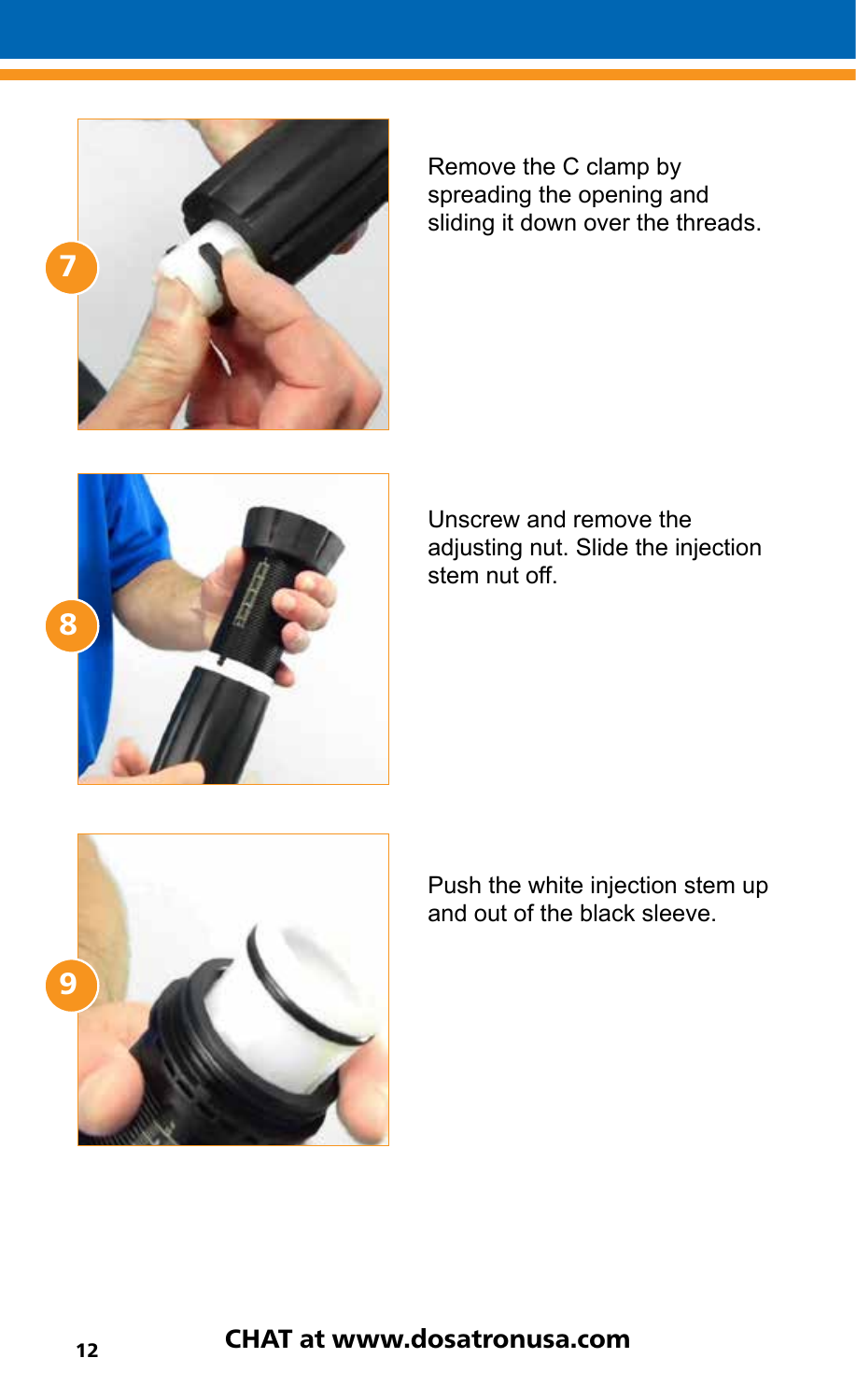

Remove and replace the **Injection Stem O-Ring (Part #: JDI122)**.



Remove and replace the **Sleeve O-Ring (Part #: JDI100)**.



Align the tooth inside the lower portion of the black sleeve with the groove in the white stem. Sliding the stem down in, as far as possible.

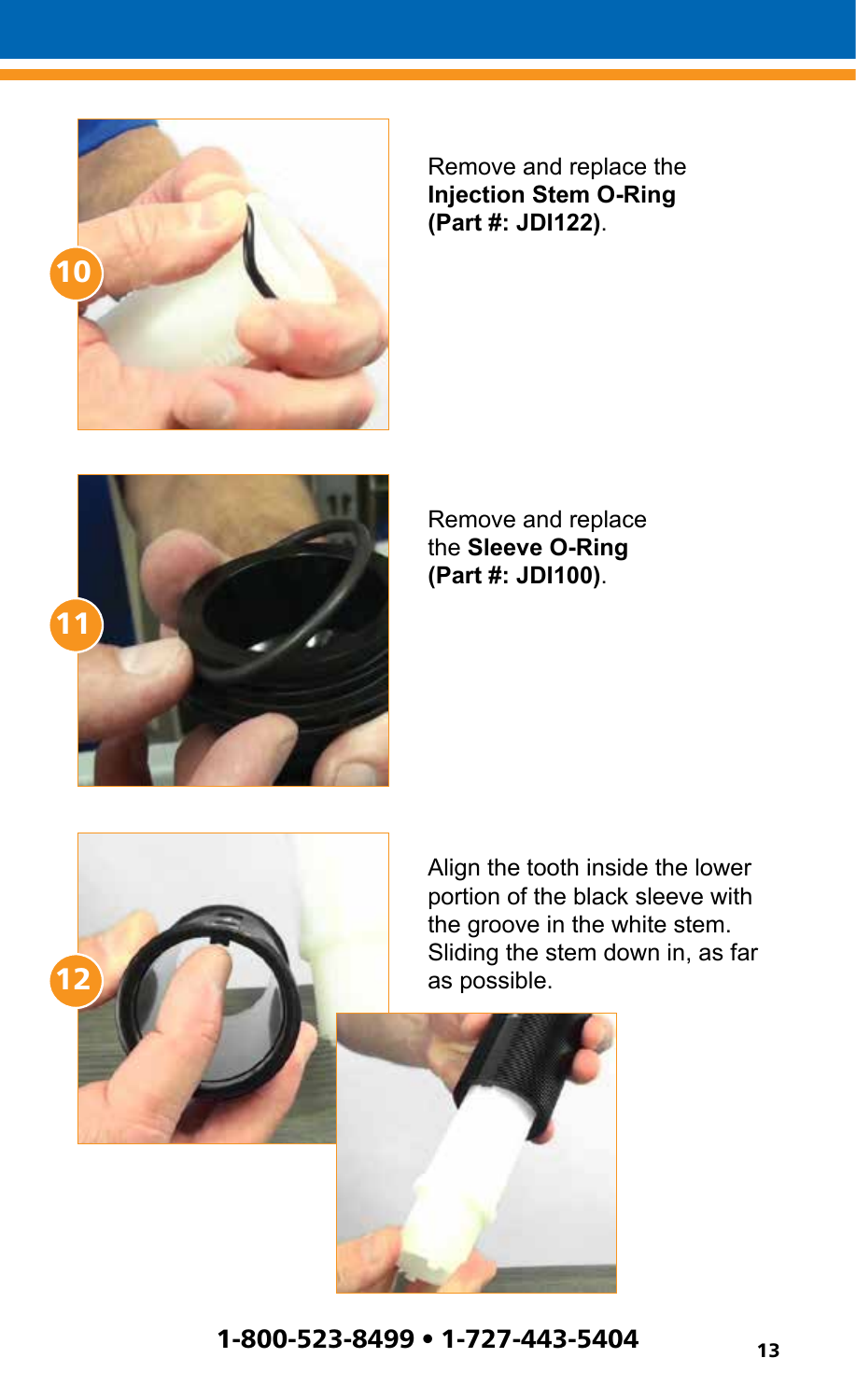

Slide the injection stem nut up onto the sleeve, and thread the adjusting nut back on.

Replace the C clamp by sliding it over the threads. Rotate until it clicks into place.



Thread on the lock nut and hand tighten.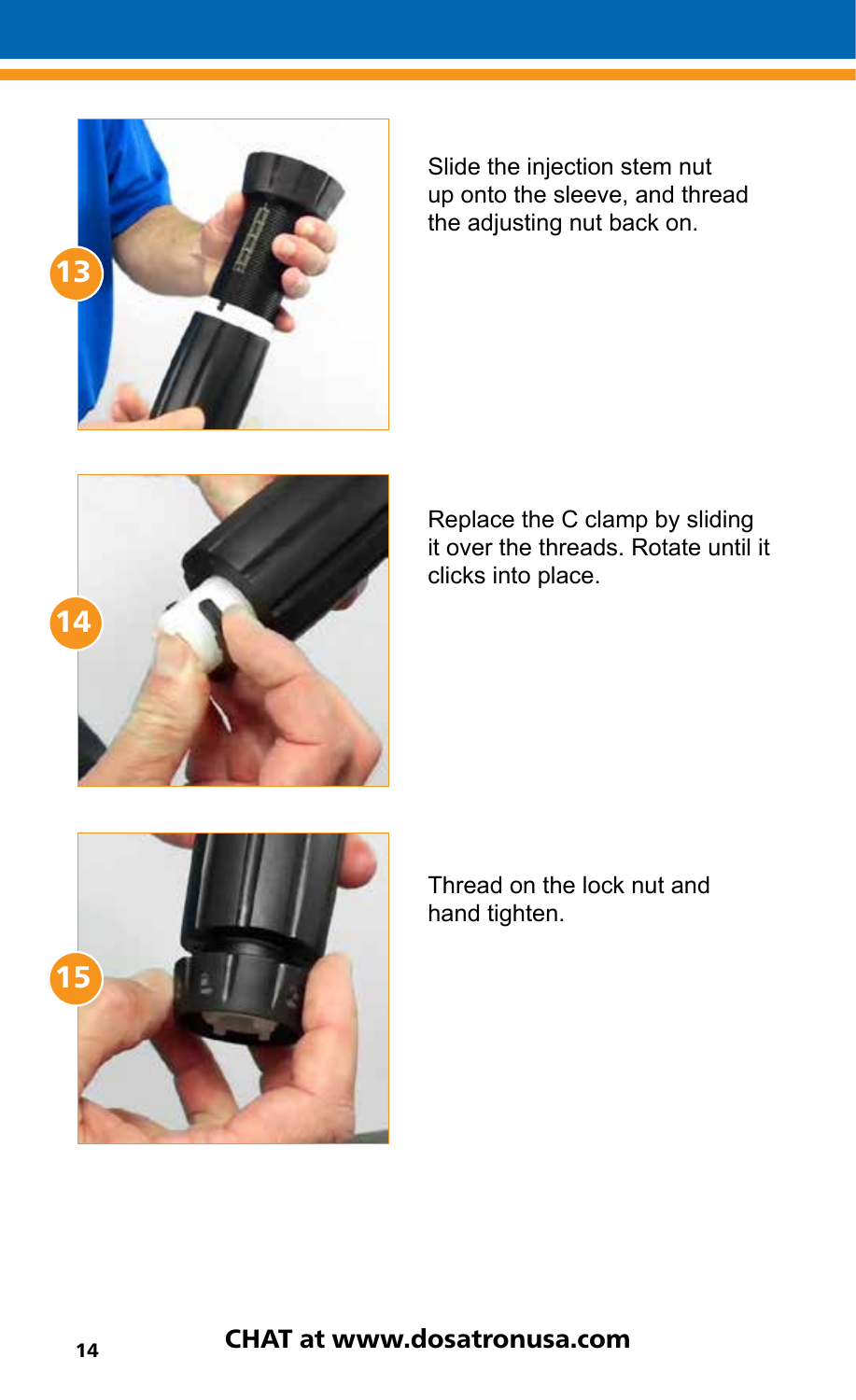

Install the new **Check Valve Assembly** into the stem.

**NOTE: Part #: PJDI117 for D14MZ5VF and D14MZ5AF. Part #: PJDI118 for D14MZ5VAF and D14MZ5VVF.**



Reinstall the check valve nut.



Set the stem aside and pick up the blue body. Remove the **Plunger Seal (Part #: JDI121)**. Install the new plunger seal into the groove on the plunger.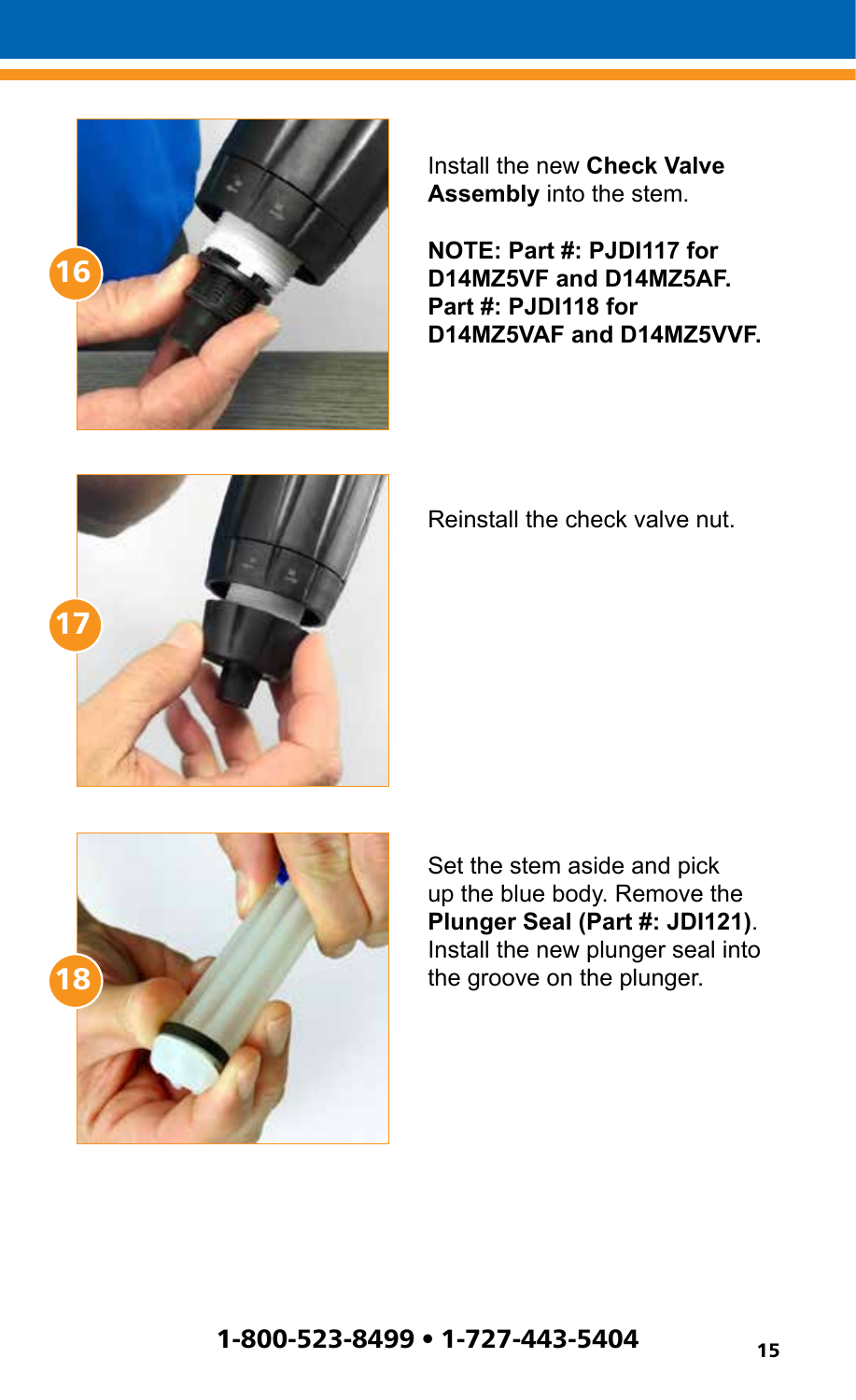

Align the notches in the lower part of the blue body with the teeth on the top of the injection stem assembly.



Reinstall the nut hand tight.



If the scale you prefer is not facing out, just loosen the stem nut and remove.

Pull the stem down slightly, rotate 180 degrees and push it back up.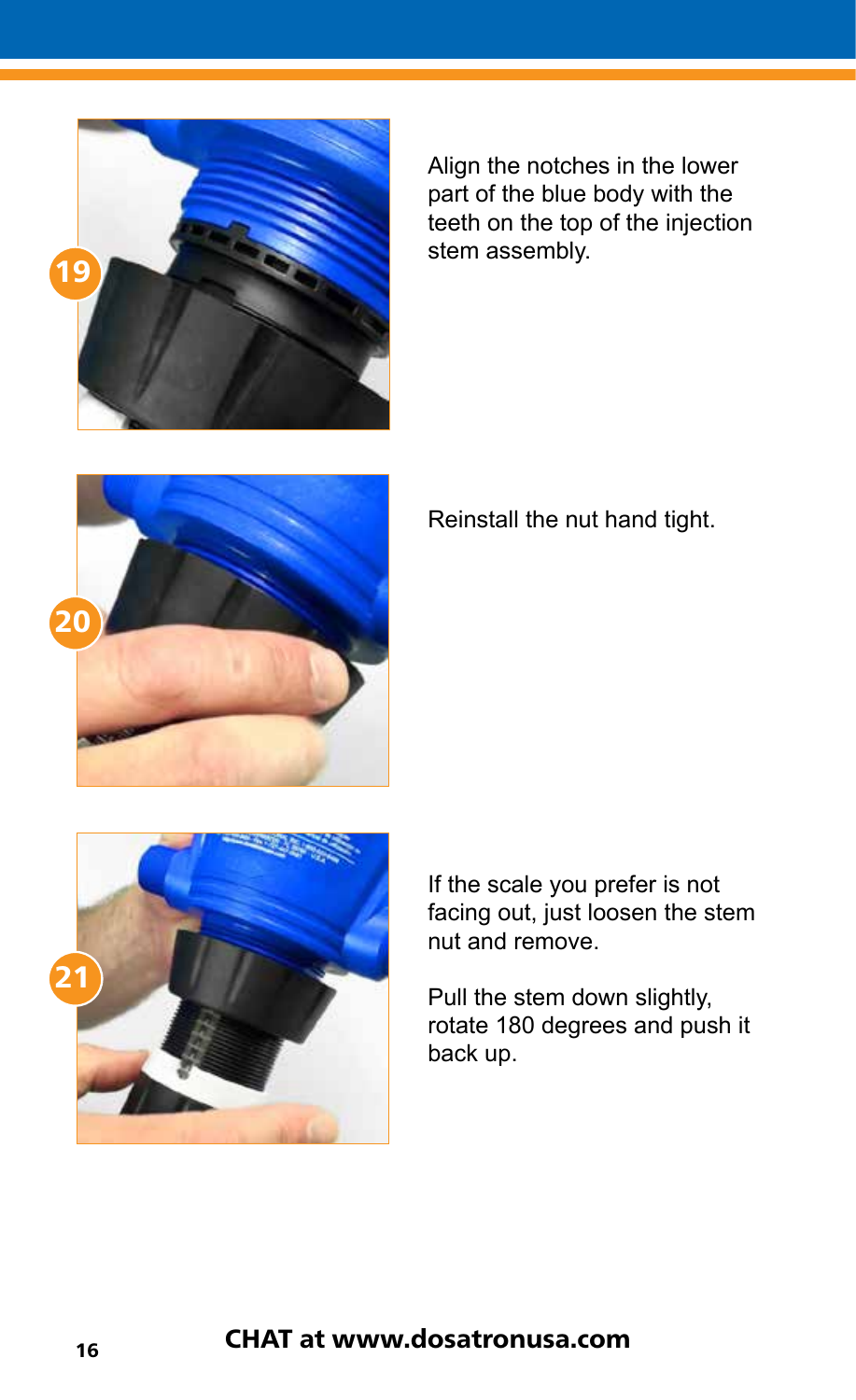

#### Reinstall the nut hand tight.



Before installing the suction hose, inspect it. If it flares out, cut an inch or so off and reinstall.

If the suction hose is cracked, rigid, or looks really old, just replace it.



Thread the suction hose nut onto the hose. Slide the hose onto the barb. Reattach the hose nut.

For video instructions go to: https://www.youtube.com/user/DosatronIntl and view the D14MZ5 Service Video or scan the QR code with your smart phone.



D14MZ5 Service Video